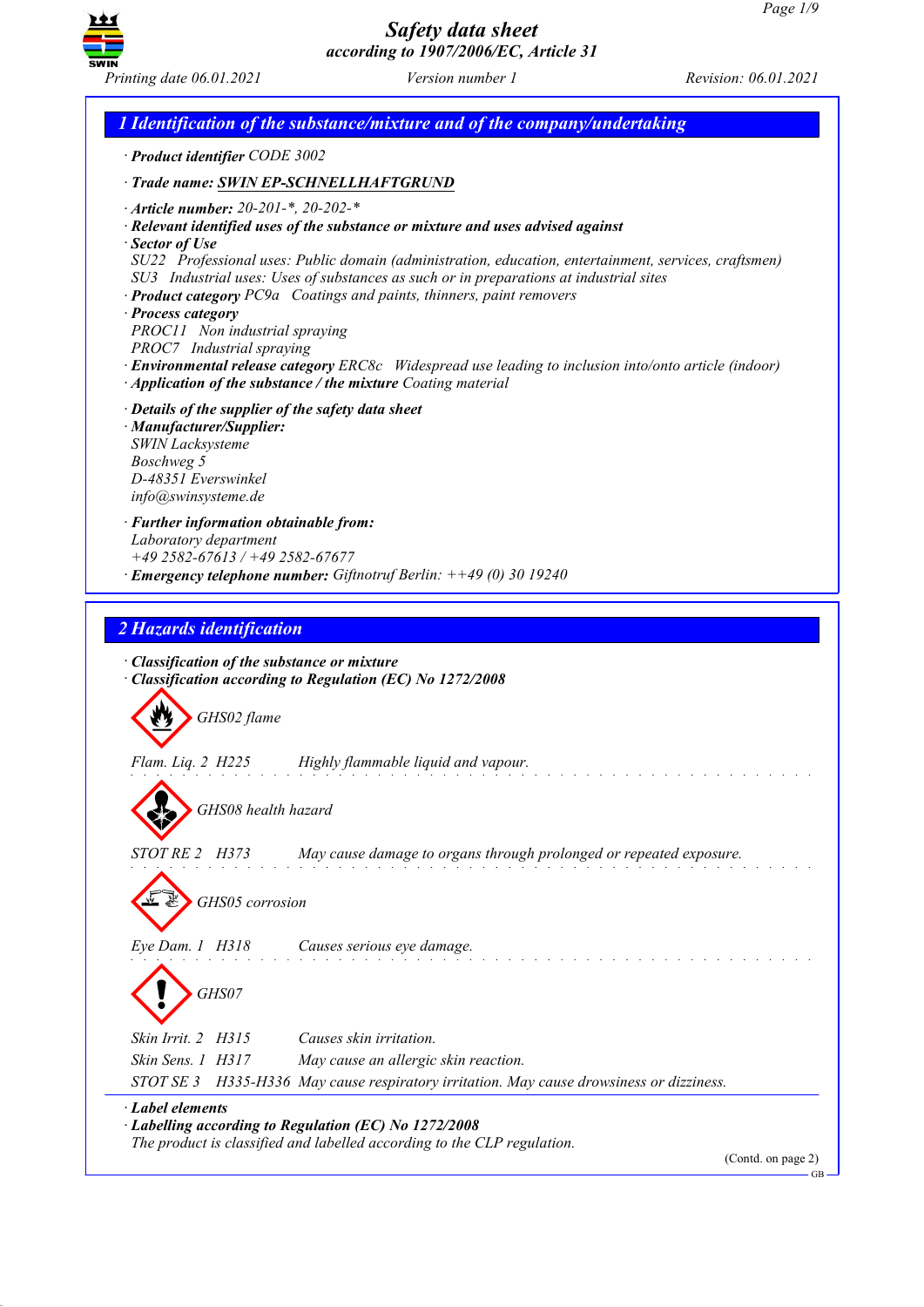

(Contd. of page 1)

## *Trade name: SWIN EP-SCHNELLHAFTGRUND*

*· Hazard pictograms*



#### *· Signal word Danger*

#### *· Hazard-determining components of labelling:*

*butan-1-ol*

*xylene*

*reaction product: bisphenol-A-(epichlorhydrin) epoxy resin (number average molecular weight > 700 - <1100*

#### *· Hazard statements*

*H225 Highly flammable liquid and vapour.*

*H315 Causes skin irritation. H318 Causes serious eye damage.*

*H317 May cause an allergic skin reaction.*

*H335-H336 May cause respiratory irritation. May cause drowsiness or dizziness.*

*H373 May cause damage to organs through prolonged or repeated exposure.*

*· Precautionary statements P210 Keep away from heat, hot surfaces, sparks, open flames and other ignition sources. No smoking. P260 Do not breathe dust/fume/gas/mist/vapours/spray. P271 Use only outdoors or in a well-ventilated area. P305+P351+P338 IF IN EYES: Rinse cautiously with water for several minutes. Remove contact lenses, if present and easy to do. Continue rinsing. P310 Immediately call a POISON CENTER/doctor. P321 Specific treatment (see on this label). P362+P364 Take off contaminated clothing and wash it before reuse.*

*P501 Dispose of contents/container in accordance with local/regional/national/international regulations.*

*· Other hazards -*

*· Results of PBT and vPvB assessment*

- *· PBT: Not applicable.*
- *· vPvB: Not applicable.*

# *3 Composition/information on ingredients*

*· Chemical characterisation: Mixtures*

*· Description: Mixture of substances listed below with nonhazardous additions.*

| · Dangerous components:        |                                                                                               |              |
|--------------------------------|-----------------------------------------------------------------------------------------------|--------------|
| $CAS: 71-36-3$                 | butan-1-ol                                                                                    | $25 - 50\%$  |
| EINECS: 200-751-6              | $\otimes$ Flam. Liq. 3, H226; $\otimes$ Eye Dam. 1, H318; $\otimes$ Acute Tox.                |              |
|                                | Reg.nr.: 01-2119484630-38-XXXX   4, H302; Skin Irrit. 2, H315; STOT SE 3, H335-H336           |              |
| CAS: 1330-20-7                 | xylene                                                                                        | $10 - 25\%$  |
| EINECS: 215-535-7              | $\otimes$ Flam. Liq. 3, H226; $\otimes$ STOT RE 2, H373; Asp. Tox. 1,                         |              |
|                                | Reg.nr.: 01-2119488216-32-XXXX   H304; <> Acute Tox. 4, H312; Acute Tox. 4, H332; Skin Irrit. |              |
|                                | 2, H315; Eye Irrit. 2, H319; STOT SE 3, H335                                                  |              |
| CAS: 25068-38-6                | reaction product: bisphenol-A-(epichlorhydrin) epoxy resin                                    | $2.5 - 10\%$ |
| <i>NLP</i> : 500-033-5         | (number average molecular weight $> 700 - 1100$                                               |              |
|                                | Reg.nr.: 01-2119456619-26-XXXX \. Skin Irrit. 2, H315; Eye Irrit. 2, H319; Skin Sens. 1, H317 |              |
| CAS: 123-86-4                  | n-butyl acetate                                                                               | $\leq 2.5\%$ |
| EINECS: 204-658-1              | $\diamond$ Flam. Liq. 3, H226; $\diamond$ STOT SE 3, H336                                     |              |
| Reg.nr.: 01-2119485493-29-XXXX |                                                                                               |              |
| (Cond. on page 3)              |                                                                                               |              |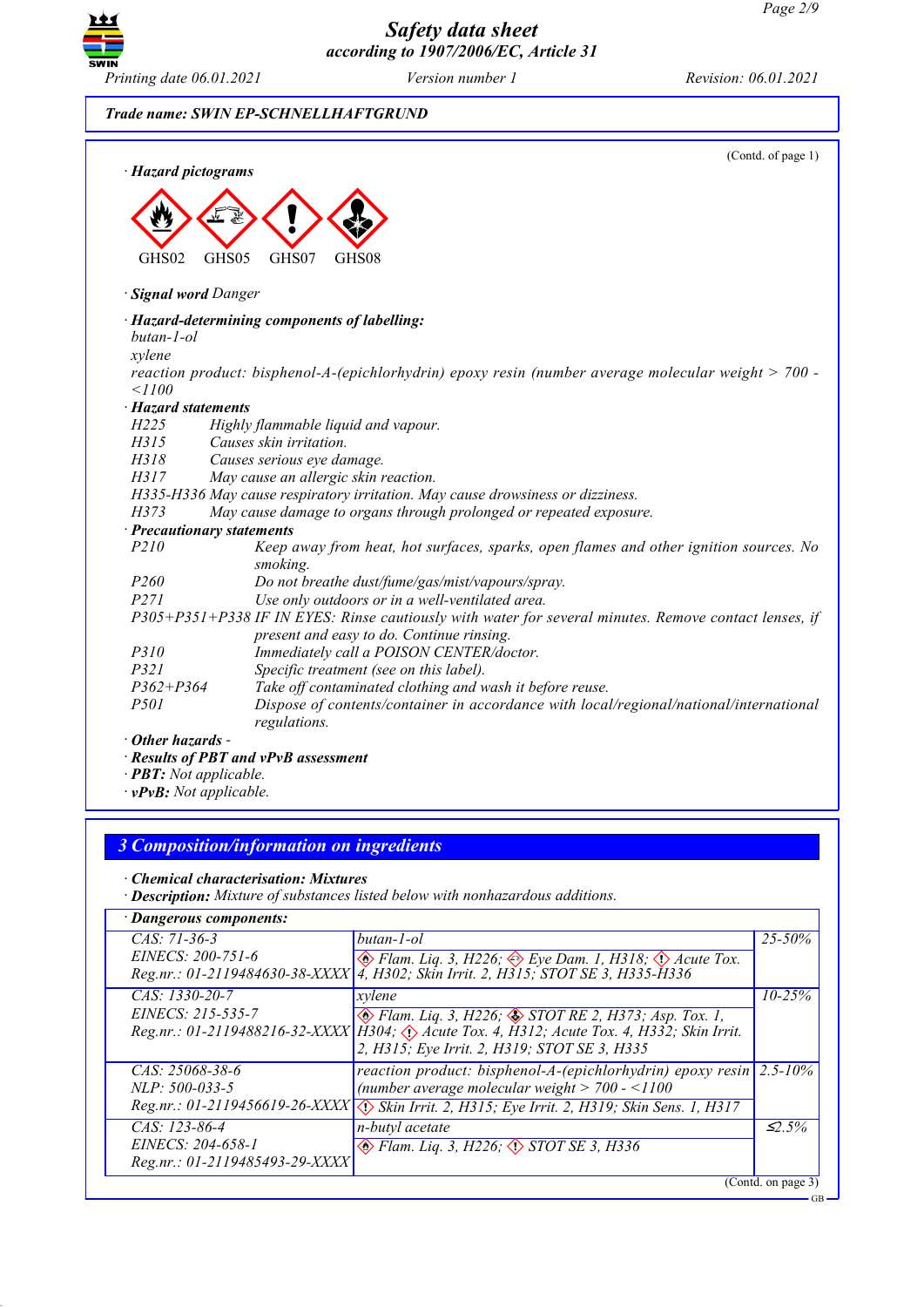

*Trade name: SWIN EP-SCHNELLHAFTGRUND*

*· Additional information: For the wording of the listed hazard phrases refer to section 16.*

(Contd. of page 2)

# *4 First aid measures*

- *· Description of first aid measures*
- *· General information: Personal protection for the First Aider.*
- *· After inhalation:*
- *Supply fresh air.*
- *Seek medical treatment in case of complaints.*
- *· After skin contact:*
- *If skin irritation continues, consult a doctor.*
- *Immediately wash with water and soap and rinse thoroughly.*
- *· After eye contact:*
- *Rinse opened eye for several minutes under running water.*
- *Seek medical treatment.*
- *· After swallowing: Do not induce vomiting; call for medical help immediately.*
- *· Information for doctor:*
- *· Most important symptoms and effects, both acute and delayed No further relevant information available.*
- *· Indication of any immediate medical attention and special treatment needed*
- *No further relevant information available.*

# *5 Firefighting measures*

- *· Extinguishing media*
- *· Suitable extinguishing agents:*
- *CO2, powder or water spray. Fight larger fires with water spray or alcohol resistant foam.*
- *· For safety reasons unsuitable extinguishing agents: Water with full jet*
- *· Special hazards arising from the substance or mixture No further relevant information available.*
- *· Advice for firefighters*
- *· Protective equipment: Mouth respiratory protective device.*

# *6 Accidental release measures*

- *· Personal precautions, protective equipment and emergency procedures Wear protective equipment. Keep unprotected persons away. Ensure adequate ventilation*
- *· Environmental precautions: Do not allow to enter sewers/ surface or ground water.*
- *· Methods and material for containment and cleaning up: Absorb with liquid-binding material (sand, diatomite, acid binders, universal binders, sawdust). Dispose contaminated material as waste according to item 13.*
- *· Reference to other sections*
- *See Section 7 for information on safe handling. See Section 8 for information on personal protection equipment.*

# *7 Handling and storage*

#### *· Handling:*

- *· Precautions for safe handling Keep receptacles tightly sealed. Ensure good ventilation/exhaustion at the workplace. Restrict the quantity stored at the work place.*
- *· Information about fire - and explosion protection: Fumes can combine with air to form an explosive mixture. Flammable gas-air mixtures may form in empty receptacles. Keep ignition sources away - Do not smoke.*

(Contd. on page 4)

GB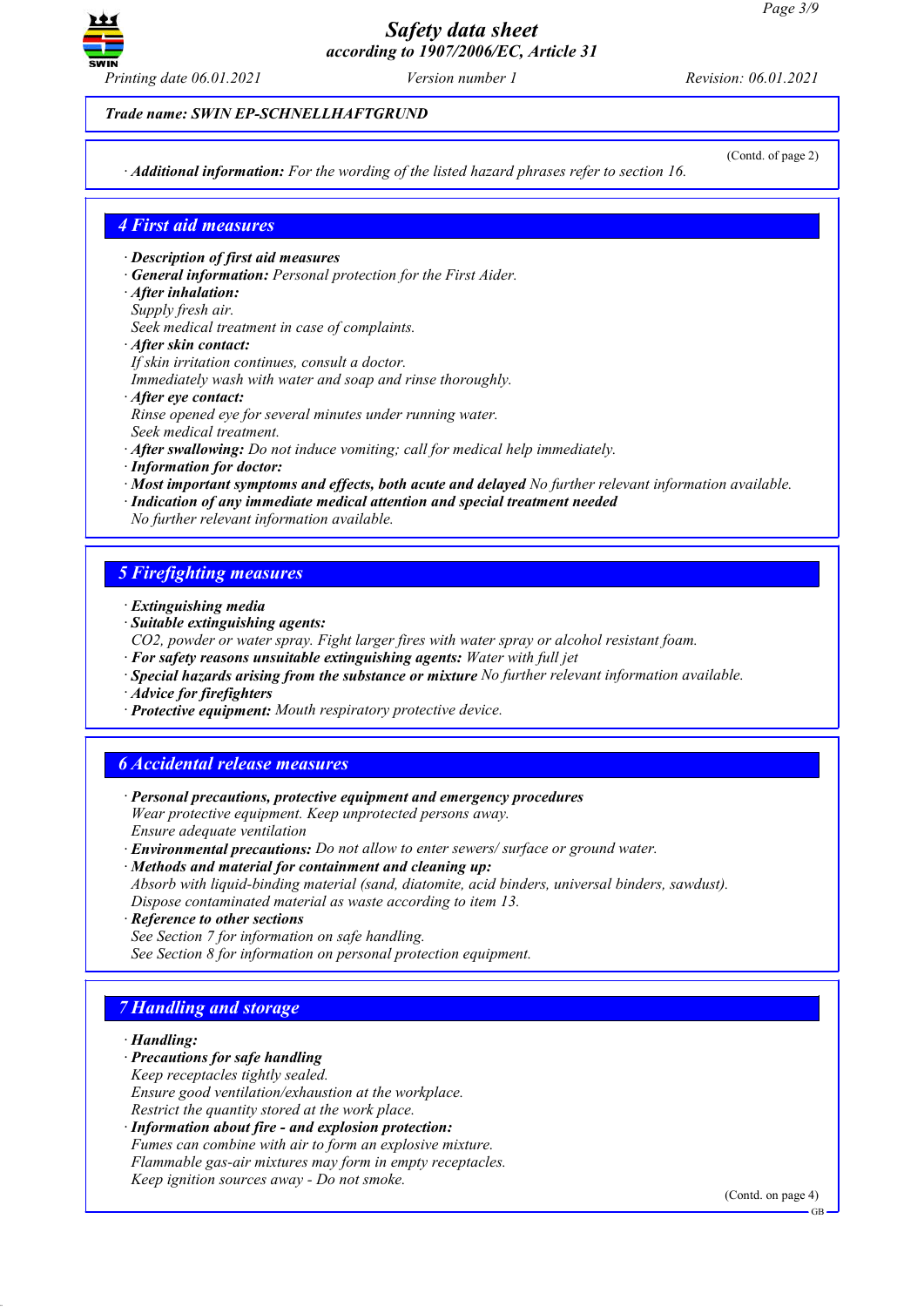

# *Trade name: SWIN EP-SCHNELLHAFTGRUND*

| Protect against electrostatic charges.<br>· Conditions for safe storage, including any incompatibilities<br>· Storage:<br>· Requirements to be met by storerooms and receptacles:<br>Provide solvent resistant, sealed floor.<br>Suitable material for receptacles and pipes: steel or stainless steel.<br>· Information about storage in one common storage facility: Not required.<br>· Further information about storage conditions:<br>Keep container tightly sealed.<br>Store receptacle in a well ventilated area.<br>$\cdot$ Specific end use(s) No further relevant information available.<br><b>8 Exposure controls/personal protection</b><br>$\cdot$ Additional information about design of technical facilities: No further data; see item 7.<br>Control parameters<br>· Ingredients with limit values that require monitoring at the workplace:<br>$71 - 36 - 3 but an - 1 - ol$<br>WEL Short-term value: $154$ mg/m <sup>3</sup> , 50 ppm<br>Sk<br>123-86-4 n-butyl acetate<br>WEL Short-term value: 966 mg/m <sup>3</sup> , 200 ppm<br>Long-term value: 724 mg/m <sup>3</sup> , 150 ppm<br>· Additional information: The lists valid during the making were used as basis.<br>· Exposure controls<br>· Personal protective equipment:<br>· General protective and hygienic measures:<br>Keep away from foodstuffs, beverages and feed.<br>Immediately remove all soiled and contaminated clothing<br>Wash hands before breaks and at the end of work.<br>Do not inhale gases / fumes / aerosols.<br>Avoid contact with the eyes and skin.<br>· Respiratory protection:<br>In case of brief exposure or low pollution use respiratory filter device. In case of intensive or longer exposure<br>use self-contained respiratory protective device.<br>Use suitable respiratory protective device in case of insufficient ventilation.<br>Filter A2/P2<br>· Protection of hands:<br>Only use chemical-protective gloves with CE-labelling of category III.<br>Protective gloves<br>Preventive skin protection by use of skin-protecting agents is recommended.<br>· Material of gloves<br>The selection of the suitable gloves does not only depend on the material, but also on further marks of quality<br>and varies from manufacturer to manufacturer. As the product is a preparation of several substances, the<br>resistance of the glove material can not be exactly calculated in advance and has therefore to be checked<br>prior to the application.<br>As protection from splashes gloves made of the following materials are suitable:<br>Nitrile rubber (Ansell Sol-Vex®)<br>Recommended thickness of the material: $\geq 0.4$ mm<br>(Contd. on page 5) | Use explosion-proof apparatus / fittings and spark-proof tools. | (Contd. of page 3) |
|-----------------------------------------------------------------------------------------------------------------------------------------------------------------------------------------------------------------------------------------------------------------------------------------------------------------------------------------------------------------------------------------------------------------------------------------------------------------------------------------------------------------------------------------------------------------------------------------------------------------------------------------------------------------------------------------------------------------------------------------------------------------------------------------------------------------------------------------------------------------------------------------------------------------------------------------------------------------------------------------------------------------------------------------------------------------------------------------------------------------------------------------------------------------------------------------------------------------------------------------------------------------------------------------------------------------------------------------------------------------------------------------------------------------------------------------------------------------------------------------------------------------------------------------------------------------------------------------------------------------------------------------------------------------------------------------------------------------------------------------------------------------------------------------------------------------------------------------------------------------------------------------------------------------------------------------------------------------------------------------------------------------------------------------------------------------------------------------------------------------------------------------------------------------------------------------------------------------------------------------------------------------------------------------------------------------------------------------------------------------------------------------------------------------------------------------------------------------------------------------------------------------------------------------------------------------------------------------------------------------------------------------------------------------------------------|-----------------------------------------------------------------|--------------------|
|                                                                                                                                                                                                                                                                                                                                                                                                                                                                                                                                                                                                                                                                                                                                                                                                                                                                                                                                                                                                                                                                                                                                                                                                                                                                                                                                                                                                                                                                                                                                                                                                                                                                                                                                                                                                                                                                                                                                                                                                                                                                                                                                                                                                                                                                                                                                                                                                                                                                                                                                                                                                                                                                                   |                                                                 |                    |
|                                                                                                                                                                                                                                                                                                                                                                                                                                                                                                                                                                                                                                                                                                                                                                                                                                                                                                                                                                                                                                                                                                                                                                                                                                                                                                                                                                                                                                                                                                                                                                                                                                                                                                                                                                                                                                                                                                                                                                                                                                                                                                                                                                                                                                                                                                                                                                                                                                                                                                                                                                                                                                                                                   |                                                                 |                    |
|                                                                                                                                                                                                                                                                                                                                                                                                                                                                                                                                                                                                                                                                                                                                                                                                                                                                                                                                                                                                                                                                                                                                                                                                                                                                                                                                                                                                                                                                                                                                                                                                                                                                                                                                                                                                                                                                                                                                                                                                                                                                                                                                                                                                                                                                                                                                                                                                                                                                                                                                                                                                                                                                                   |                                                                 |                    |
|                                                                                                                                                                                                                                                                                                                                                                                                                                                                                                                                                                                                                                                                                                                                                                                                                                                                                                                                                                                                                                                                                                                                                                                                                                                                                                                                                                                                                                                                                                                                                                                                                                                                                                                                                                                                                                                                                                                                                                                                                                                                                                                                                                                                                                                                                                                                                                                                                                                                                                                                                                                                                                                                                   |                                                                 |                    |
|                                                                                                                                                                                                                                                                                                                                                                                                                                                                                                                                                                                                                                                                                                                                                                                                                                                                                                                                                                                                                                                                                                                                                                                                                                                                                                                                                                                                                                                                                                                                                                                                                                                                                                                                                                                                                                                                                                                                                                                                                                                                                                                                                                                                                                                                                                                                                                                                                                                                                                                                                                                                                                                                                   |                                                                 |                    |
|                                                                                                                                                                                                                                                                                                                                                                                                                                                                                                                                                                                                                                                                                                                                                                                                                                                                                                                                                                                                                                                                                                                                                                                                                                                                                                                                                                                                                                                                                                                                                                                                                                                                                                                                                                                                                                                                                                                                                                                                                                                                                                                                                                                                                                                                                                                                                                                                                                                                                                                                                                                                                                                                                   |                                                                 |                    |
|                                                                                                                                                                                                                                                                                                                                                                                                                                                                                                                                                                                                                                                                                                                                                                                                                                                                                                                                                                                                                                                                                                                                                                                                                                                                                                                                                                                                                                                                                                                                                                                                                                                                                                                                                                                                                                                                                                                                                                                                                                                                                                                                                                                                                                                                                                                                                                                                                                                                                                                                                                                                                                                                                   |                                                                 |                    |
|                                                                                                                                                                                                                                                                                                                                                                                                                                                                                                                                                                                                                                                                                                                                                                                                                                                                                                                                                                                                                                                                                                                                                                                                                                                                                                                                                                                                                                                                                                                                                                                                                                                                                                                                                                                                                                                                                                                                                                                                                                                                                                                                                                                                                                                                                                                                                                                                                                                                                                                                                                                                                                                                                   |                                                                 |                    |
|                                                                                                                                                                                                                                                                                                                                                                                                                                                                                                                                                                                                                                                                                                                                                                                                                                                                                                                                                                                                                                                                                                                                                                                                                                                                                                                                                                                                                                                                                                                                                                                                                                                                                                                                                                                                                                                                                                                                                                                                                                                                                                                                                                                                                                                                                                                                                                                                                                                                                                                                                                                                                                                                                   |                                                                 |                    |
|                                                                                                                                                                                                                                                                                                                                                                                                                                                                                                                                                                                                                                                                                                                                                                                                                                                                                                                                                                                                                                                                                                                                                                                                                                                                                                                                                                                                                                                                                                                                                                                                                                                                                                                                                                                                                                                                                                                                                                                                                                                                                                                                                                                                                                                                                                                                                                                                                                                                                                                                                                                                                                                                                   |                                                                 |                    |
|                                                                                                                                                                                                                                                                                                                                                                                                                                                                                                                                                                                                                                                                                                                                                                                                                                                                                                                                                                                                                                                                                                                                                                                                                                                                                                                                                                                                                                                                                                                                                                                                                                                                                                                                                                                                                                                                                                                                                                                                                                                                                                                                                                                                                                                                                                                                                                                                                                                                                                                                                                                                                                                                                   |                                                                 |                    |
|                                                                                                                                                                                                                                                                                                                                                                                                                                                                                                                                                                                                                                                                                                                                                                                                                                                                                                                                                                                                                                                                                                                                                                                                                                                                                                                                                                                                                                                                                                                                                                                                                                                                                                                                                                                                                                                                                                                                                                                                                                                                                                                                                                                                                                                                                                                                                                                                                                                                                                                                                                                                                                                                                   |                                                                 |                    |
|                                                                                                                                                                                                                                                                                                                                                                                                                                                                                                                                                                                                                                                                                                                                                                                                                                                                                                                                                                                                                                                                                                                                                                                                                                                                                                                                                                                                                                                                                                                                                                                                                                                                                                                                                                                                                                                                                                                                                                                                                                                                                                                                                                                                                                                                                                                                                                                                                                                                                                                                                                                                                                                                                   |                                                                 |                    |
|                                                                                                                                                                                                                                                                                                                                                                                                                                                                                                                                                                                                                                                                                                                                                                                                                                                                                                                                                                                                                                                                                                                                                                                                                                                                                                                                                                                                                                                                                                                                                                                                                                                                                                                                                                                                                                                                                                                                                                                                                                                                                                                                                                                                                                                                                                                                                                                                                                                                                                                                                                                                                                                                                   |                                                                 |                    |
|                                                                                                                                                                                                                                                                                                                                                                                                                                                                                                                                                                                                                                                                                                                                                                                                                                                                                                                                                                                                                                                                                                                                                                                                                                                                                                                                                                                                                                                                                                                                                                                                                                                                                                                                                                                                                                                                                                                                                                                                                                                                                                                                                                                                                                                                                                                                                                                                                                                                                                                                                                                                                                                                                   |                                                                 |                    |
|                                                                                                                                                                                                                                                                                                                                                                                                                                                                                                                                                                                                                                                                                                                                                                                                                                                                                                                                                                                                                                                                                                                                                                                                                                                                                                                                                                                                                                                                                                                                                                                                                                                                                                                                                                                                                                                                                                                                                                                                                                                                                                                                                                                                                                                                                                                                                                                                                                                                                                                                                                                                                                                                                   |                                                                 |                    |
|                                                                                                                                                                                                                                                                                                                                                                                                                                                                                                                                                                                                                                                                                                                                                                                                                                                                                                                                                                                                                                                                                                                                                                                                                                                                                                                                                                                                                                                                                                                                                                                                                                                                                                                                                                                                                                                                                                                                                                                                                                                                                                                                                                                                                                                                                                                                                                                                                                                                                                                                                                                                                                                                                   |                                                                 |                    |
|                                                                                                                                                                                                                                                                                                                                                                                                                                                                                                                                                                                                                                                                                                                                                                                                                                                                                                                                                                                                                                                                                                                                                                                                                                                                                                                                                                                                                                                                                                                                                                                                                                                                                                                                                                                                                                                                                                                                                                                                                                                                                                                                                                                                                                                                                                                                                                                                                                                                                                                                                                                                                                                                                   |                                                                 |                    |
|                                                                                                                                                                                                                                                                                                                                                                                                                                                                                                                                                                                                                                                                                                                                                                                                                                                                                                                                                                                                                                                                                                                                                                                                                                                                                                                                                                                                                                                                                                                                                                                                                                                                                                                                                                                                                                                                                                                                                                                                                                                                                                                                                                                                                                                                                                                                                                                                                                                                                                                                                                                                                                                                                   |                                                                 |                    |
|                                                                                                                                                                                                                                                                                                                                                                                                                                                                                                                                                                                                                                                                                                                                                                                                                                                                                                                                                                                                                                                                                                                                                                                                                                                                                                                                                                                                                                                                                                                                                                                                                                                                                                                                                                                                                                                                                                                                                                                                                                                                                                                                                                                                                                                                                                                                                                                                                                                                                                                                                                                                                                                                                   |                                                                 |                    |
|                                                                                                                                                                                                                                                                                                                                                                                                                                                                                                                                                                                                                                                                                                                                                                                                                                                                                                                                                                                                                                                                                                                                                                                                                                                                                                                                                                                                                                                                                                                                                                                                                                                                                                                                                                                                                                                                                                                                                                                                                                                                                                                                                                                                                                                                                                                                                                                                                                                                                                                                                                                                                                                                                   |                                                                 |                    |
|                                                                                                                                                                                                                                                                                                                                                                                                                                                                                                                                                                                                                                                                                                                                                                                                                                                                                                                                                                                                                                                                                                                                                                                                                                                                                                                                                                                                                                                                                                                                                                                                                                                                                                                                                                                                                                                                                                                                                                                                                                                                                                                                                                                                                                                                                                                                                                                                                                                                                                                                                                                                                                                                                   |                                                                 |                    |
|                                                                                                                                                                                                                                                                                                                                                                                                                                                                                                                                                                                                                                                                                                                                                                                                                                                                                                                                                                                                                                                                                                                                                                                                                                                                                                                                                                                                                                                                                                                                                                                                                                                                                                                                                                                                                                                                                                                                                                                                                                                                                                                                                                                                                                                                                                                                                                                                                                                                                                                                                                                                                                                                                   |                                                                 |                    |
|                                                                                                                                                                                                                                                                                                                                                                                                                                                                                                                                                                                                                                                                                                                                                                                                                                                                                                                                                                                                                                                                                                                                                                                                                                                                                                                                                                                                                                                                                                                                                                                                                                                                                                                                                                                                                                                                                                                                                                                                                                                                                                                                                                                                                                                                                                                                                                                                                                                                                                                                                                                                                                                                                   |                                                                 |                    |
|                                                                                                                                                                                                                                                                                                                                                                                                                                                                                                                                                                                                                                                                                                                                                                                                                                                                                                                                                                                                                                                                                                                                                                                                                                                                                                                                                                                                                                                                                                                                                                                                                                                                                                                                                                                                                                                                                                                                                                                                                                                                                                                                                                                                                                                                                                                                                                                                                                                                                                                                                                                                                                                                                   |                                                                 |                    |
|                                                                                                                                                                                                                                                                                                                                                                                                                                                                                                                                                                                                                                                                                                                                                                                                                                                                                                                                                                                                                                                                                                                                                                                                                                                                                                                                                                                                                                                                                                                                                                                                                                                                                                                                                                                                                                                                                                                                                                                                                                                                                                                                                                                                                                                                                                                                                                                                                                                                                                                                                                                                                                                                                   |                                                                 |                    |
|                                                                                                                                                                                                                                                                                                                                                                                                                                                                                                                                                                                                                                                                                                                                                                                                                                                                                                                                                                                                                                                                                                                                                                                                                                                                                                                                                                                                                                                                                                                                                                                                                                                                                                                                                                                                                                                                                                                                                                                                                                                                                                                                                                                                                                                                                                                                                                                                                                                                                                                                                                                                                                                                                   |                                                                 |                    |
|                                                                                                                                                                                                                                                                                                                                                                                                                                                                                                                                                                                                                                                                                                                                                                                                                                                                                                                                                                                                                                                                                                                                                                                                                                                                                                                                                                                                                                                                                                                                                                                                                                                                                                                                                                                                                                                                                                                                                                                                                                                                                                                                                                                                                                                                                                                                                                                                                                                                                                                                                                                                                                                                                   |                                                                 |                    |
|                                                                                                                                                                                                                                                                                                                                                                                                                                                                                                                                                                                                                                                                                                                                                                                                                                                                                                                                                                                                                                                                                                                                                                                                                                                                                                                                                                                                                                                                                                                                                                                                                                                                                                                                                                                                                                                                                                                                                                                                                                                                                                                                                                                                                                                                                                                                                                                                                                                                                                                                                                                                                                                                                   |                                                                 |                    |
|                                                                                                                                                                                                                                                                                                                                                                                                                                                                                                                                                                                                                                                                                                                                                                                                                                                                                                                                                                                                                                                                                                                                                                                                                                                                                                                                                                                                                                                                                                                                                                                                                                                                                                                                                                                                                                                                                                                                                                                                                                                                                                                                                                                                                                                                                                                                                                                                                                                                                                                                                                                                                                                                                   |                                                                 |                    |
|                                                                                                                                                                                                                                                                                                                                                                                                                                                                                                                                                                                                                                                                                                                                                                                                                                                                                                                                                                                                                                                                                                                                                                                                                                                                                                                                                                                                                                                                                                                                                                                                                                                                                                                                                                                                                                                                                                                                                                                                                                                                                                                                                                                                                                                                                                                                                                                                                                                                                                                                                                                                                                                                                   |                                                                 |                    |
|                                                                                                                                                                                                                                                                                                                                                                                                                                                                                                                                                                                                                                                                                                                                                                                                                                                                                                                                                                                                                                                                                                                                                                                                                                                                                                                                                                                                                                                                                                                                                                                                                                                                                                                                                                                                                                                                                                                                                                                                                                                                                                                                                                                                                                                                                                                                                                                                                                                                                                                                                                                                                                                                                   |                                                                 |                    |
|                                                                                                                                                                                                                                                                                                                                                                                                                                                                                                                                                                                                                                                                                                                                                                                                                                                                                                                                                                                                                                                                                                                                                                                                                                                                                                                                                                                                                                                                                                                                                                                                                                                                                                                                                                                                                                                                                                                                                                                                                                                                                                                                                                                                                                                                                                                                                                                                                                                                                                                                                                                                                                                                                   |                                                                 |                    |
|                                                                                                                                                                                                                                                                                                                                                                                                                                                                                                                                                                                                                                                                                                                                                                                                                                                                                                                                                                                                                                                                                                                                                                                                                                                                                                                                                                                                                                                                                                                                                                                                                                                                                                                                                                                                                                                                                                                                                                                                                                                                                                                                                                                                                                                                                                                                                                                                                                                                                                                                                                                                                                                                                   |                                                                 |                    |
|                                                                                                                                                                                                                                                                                                                                                                                                                                                                                                                                                                                                                                                                                                                                                                                                                                                                                                                                                                                                                                                                                                                                                                                                                                                                                                                                                                                                                                                                                                                                                                                                                                                                                                                                                                                                                                                                                                                                                                                                                                                                                                                                                                                                                                                                                                                                                                                                                                                                                                                                                                                                                                                                                   |                                                                 |                    |
|                                                                                                                                                                                                                                                                                                                                                                                                                                                                                                                                                                                                                                                                                                                                                                                                                                                                                                                                                                                                                                                                                                                                                                                                                                                                                                                                                                                                                                                                                                                                                                                                                                                                                                                                                                                                                                                                                                                                                                                                                                                                                                                                                                                                                                                                                                                                                                                                                                                                                                                                                                                                                                                                                   |                                                                 |                    |
|                                                                                                                                                                                                                                                                                                                                                                                                                                                                                                                                                                                                                                                                                                                                                                                                                                                                                                                                                                                                                                                                                                                                                                                                                                                                                                                                                                                                                                                                                                                                                                                                                                                                                                                                                                                                                                                                                                                                                                                                                                                                                                                                                                                                                                                                                                                                                                                                                                                                                                                                                                                                                                                                                   |                                                                 |                    |
|                                                                                                                                                                                                                                                                                                                                                                                                                                                                                                                                                                                                                                                                                                                                                                                                                                                                                                                                                                                                                                                                                                                                                                                                                                                                                                                                                                                                                                                                                                                                                                                                                                                                                                                                                                                                                                                                                                                                                                                                                                                                                                                                                                                                                                                                                                                                                                                                                                                                                                                                                                                                                                                                                   |                                                                 |                    |
|                                                                                                                                                                                                                                                                                                                                                                                                                                                                                                                                                                                                                                                                                                                                                                                                                                                                                                                                                                                                                                                                                                                                                                                                                                                                                                                                                                                                                                                                                                                                                                                                                                                                                                                                                                                                                                                                                                                                                                                                                                                                                                                                                                                                                                                                                                                                                                                                                                                                                                                                                                                                                                                                                   |                                                                 | $GB -$             |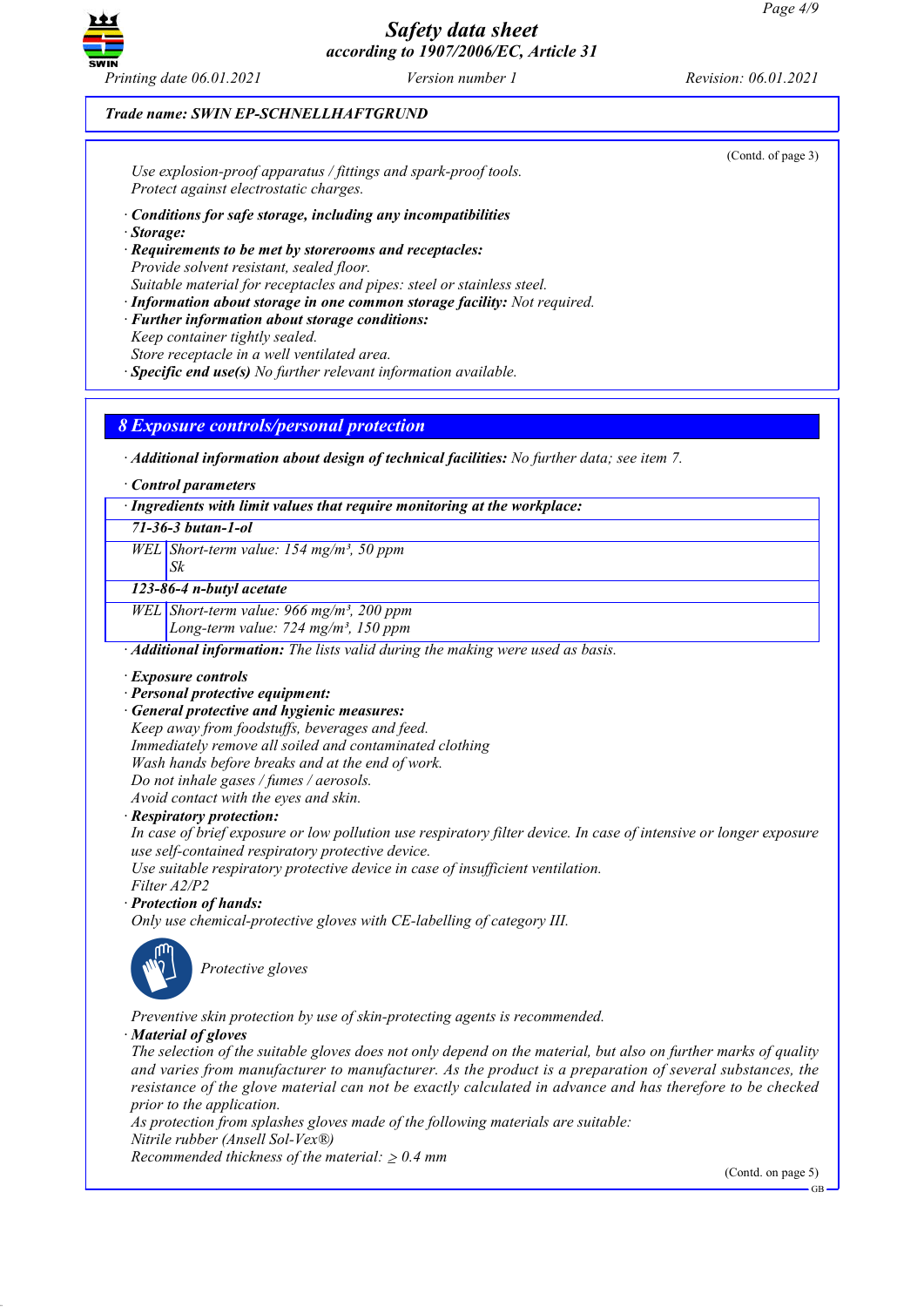

(Contd. of page 4)

## *Trade name: SWIN EP-SCHNELLHAFTGRUND*

- *· Penetration time of glove material*
- *Value for the permeation: Level*  $\leq$  *l*

The exact break through time has to be found out by the manufacturer of the protective gloves and has to be *observed.*

- *· For the permanent contact => 480 minutes gloves made of the following materials are suitable: HPPE-laminatet film (Ansell Barrier®)*
- *· Eye protection:*



*Tightly sealed goggles*

#### *· Body protection:*

*Protective clothing, anti-static (TYVEK® CLASSIC PLUS) Safety shoes/boots, antstatic*

| 9 Physical and chemical properties                                                                                 |                                                                                                 |  |
|--------------------------------------------------------------------------------------------------------------------|-------------------------------------------------------------------------------------------------|--|
| · Information on basic physical and chemical properties<br><b>General Information</b>                              |                                                                                                 |  |
| $\cdot$ Appearance:<br>Form:                                                                                       | Fluid                                                                                           |  |
| Colour:                                                                                                            | According to product specification                                                              |  |
| · Odour:                                                                                                           | Aromatic                                                                                        |  |
| · Odour threshold:                                                                                                 | Not determined.                                                                                 |  |
| $\cdot$ pH-value                                                                                                   | Not applicable.                                                                                 |  |
| · Change in condition<br>Melting point/freezing point:<br>Initial boiling point and boiling range: $116^{\circ}$ C | Undetermined.                                                                                   |  |
| · Flash point:                                                                                                     | $\leq$ 23 °C                                                                                    |  |
| · Flammability (solid, gas):                                                                                       | Not applicable.                                                                                 |  |
| · Ignition temperature:                                                                                            | 340 °C                                                                                          |  |
| · Decomposition temperature:                                                                                       | Not determined.                                                                                 |  |
| · Auto-ignition temperature:                                                                                       | Product is not selfigniting.                                                                    |  |
| · Explosive properties:                                                                                            | Product is not explosive. However, formation of explosive air/<br>vapour mixtures are possible. |  |
| · Explosion limits:                                                                                                |                                                                                                 |  |
| Lower:                                                                                                             | $1.1$ Vol $\%$                                                                                  |  |
| <b>Upper:</b>                                                                                                      | 9.4 Vol %                                                                                       |  |
| $\cdot$ Vapour pressure at 20 °C:                                                                                  | $6.7$ $hPa$                                                                                     |  |
| $\cdot$ Relative density                                                                                           | $1, 10 - 1, 20$                                                                                 |  |
| · Vapour density                                                                                                   | Not determined.                                                                                 |  |
| $\cdot$ Evaporation rate                                                                                           | Not determined.                                                                                 |  |
| · Solubility in / Miscibility with                                                                                 |                                                                                                 |  |
| water:                                                                                                             | Not miscible or difficult to mix.                                                               |  |
| · Partition coefficient: n-octanol/water:                                                                          | Not determined.                                                                                 |  |
| · Viscosity:                                                                                                       |                                                                                                 |  |
| Dynamic:                                                                                                           | Not determined.                                                                                 |  |
| Kinematic at $20^{\circ}$ C:                                                                                       | 30 s (DIN 53211/4)                                                                              |  |
|                                                                                                                    | (Contd. on page $6$ )                                                                           |  |

GB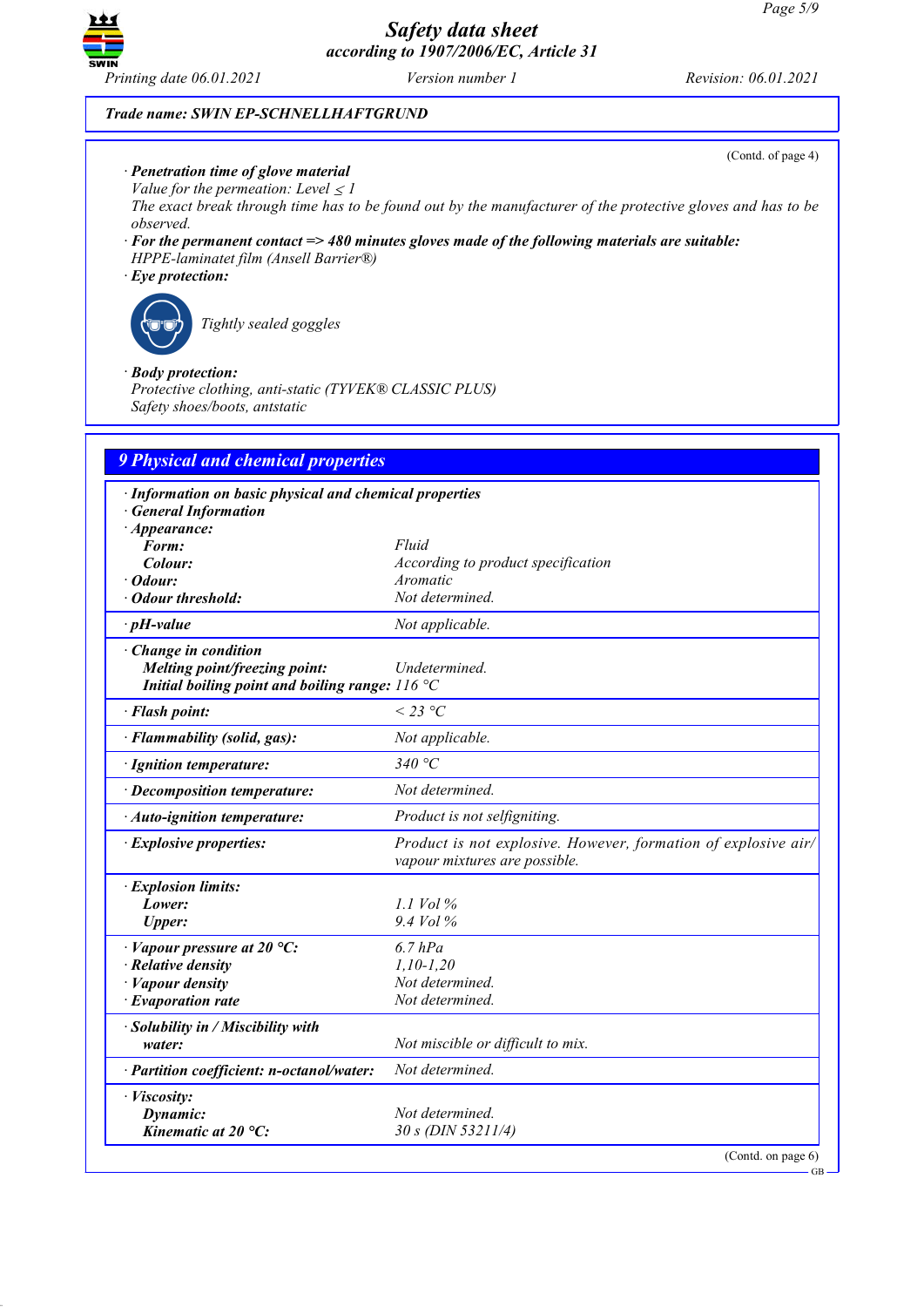

*Printing date 06.01.2021 Version number 1 Revision: 06.01.2021*

(Contd. of page 5)

*Trade name: SWIN EP-SCHNELLHAFTGRUND*

*· Other information No further relevant information available.*

## *10 Stability and reactivity*

*· Reactivity No further relevant information available.*

*· Chemical stability*

- *· Thermal decomposition / conditions to be avoided: No decomposition if used according to specifications.*
- *· Possibility of hazardous reactions No dangerous reactions known.*
- *· Conditions to avoid No further relevant information available.*
- *· Incompatible materials: No further relevant information available.*
- *· Hazardous decomposition products: No dangerous decomposition products known.*

# *11 Toxicological information*

*· Information on toxicological effects*

*· Acute toxicity Based on available data, the classification criteria are not met.*

| · LD/LC50 values relevant for classification:                                                    |      |                                                                                         |
|--------------------------------------------------------------------------------------------------|------|-----------------------------------------------------------------------------------------|
| $71 - 36 - 3 but an - 1 - ol$                                                                    |      |                                                                                         |
| Oral                                                                                             | LD50 | 790 $mg/kg$ (rat)                                                                       |
| Dermal                                                                                           | LD50 | $3,400$ mg/kg (rabbit)                                                                  |
|                                                                                                  |      | Inhalative LC50/4 h $8,000$ mg/l (rat)                                                  |
| 1330-20-7 xylene                                                                                 |      |                                                                                         |
| Oral                                                                                             | LD50 | $4,300$ mg/kg (rat)                                                                     |
| Dermal                                                                                           | LD50 | $2,000$ mg/kg (rabbit)                                                                  |
| · Primary irritant effect:                                                                       |      |                                                                                         |
| · Skin corrosion/irritation                                                                      |      |                                                                                         |
| Causes skin irritation.                                                                          |      |                                                                                         |
| · Serious eye damage/irritation                                                                  |      |                                                                                         |
| Causes serious eye damage.                                                                       |      |                                                                                         |
| · Respiratory or skin sensitisation                                                              |      |                                                                                         |
|                                                                                                  |      | - Persons already sensitised to may develop allergic reactions when using this product. |
| - Persons suffering from asthma, eczema or skin problems should avoid contact with this product. |      |                                                                                         |
| May cause an allergic skin reaction.                                                             |      |                                                                                         |
| · Additional toxicological information:                                                          |      |                                                                                         |
| $\cdot$ CMR effects (carcinogenity, mutagenicity and toxicity for reproduction)                  |      |                                                                                         |
| · Germ cell mutagenicity Based on available data, the classification criteria are not met.       |      |                                                                                         |
| · Carcinogenicity Based on available data, the classification criteria are not met.              |      |                                                                                         |
| · Reproductive toxicity Based on available data, the classification criteria are not met.        |      |                                                                                         |
| · STOT-single exposure                                                                           |      |                                                                                         |
| May cause respiratory irritation. May cause drowsiness or dizziness.                             |      |                                                                                         |
| $\cdot$ STOT-repeated exposure                                                                   |      |                                                                                         |
| May cause damage to organs through prolonged or repeated exposure.                               |      |                                                                                         |
| · Aspiration hazard Based on available data, the classification criteria are not met.            |      |                                                                                         |
|                                                                                                  |      |                                                                                         |
|                                                                                                  |      |                                                                                         |
| <b>12 Ecological information</b>                                                                 |      |                                                                                         |
|                                                                                                  |      |                                                                                         |

*· Toxicity*

- *· Aquatic toxicity: No further relevant information available.*
- *· Persistence and degradability No further relevant information available.*
- *· Behaviour in environmental systems:*
- *· Bioaccumulative potential No further relevant information available.*
- *· Mobility in soil No further relevant information available.*

(Contd. on page 7)

GB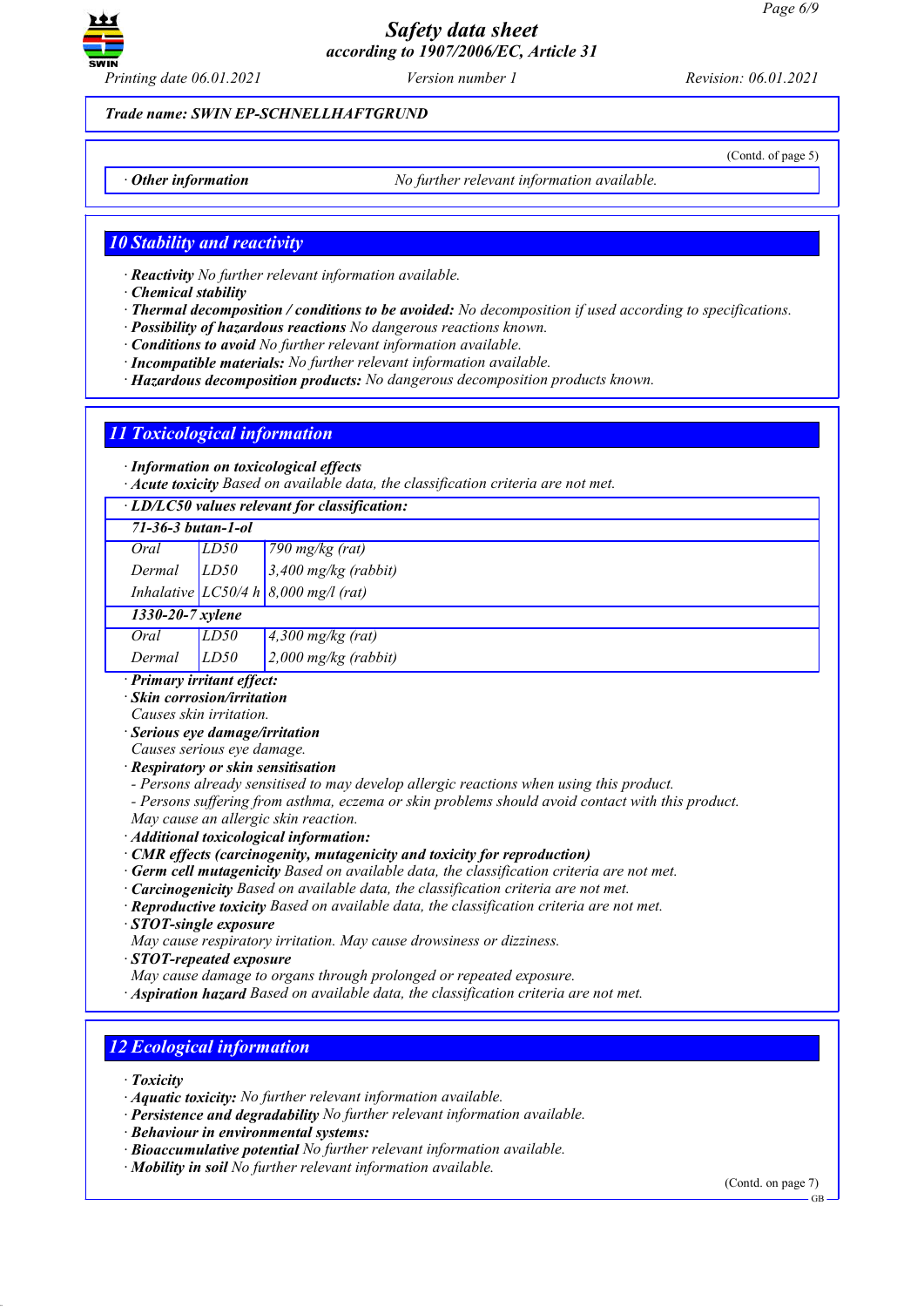

(Contd. of page 6)

#### *Trade name: SWIN EP-SCHNELLHAFTGRUND*

- *· Ecotoxical effects:*
- *· Remark: Harmful to fish*
- *· Additional ecological information:*
- *· General notes:*

*Water hazard class 2 (German Regulation) (Self-assessment): hazardous for water Do not allow product to reach ground water, water course or sewage system. Harmful to aquatic organisms*

# *· Results of PBT and vPvB assessment*

- *· PBT: Not applicable.*
- *· vPvB: Not applicable.*
- *· Other adverse effects No further relevant information available.*

# *13 Disposal considerations*

# *· Waste treatment methods*

*· Recommendation*

*Must not be disposed together with household garbage. Do not allow product to reach sewage system.*

#### *· European waste catalogue*

|  | 08 00 00 WASTES FROM THE MANUFACTURE, FORMULATION, SUPPLY AND USE (MFSU) OF COATINGS (PAINTS, VARNISHES AND VITREOUS ENAMELS), ADHESIVES, SEALANTS<br>AND PRINTING INKS |
|--|-------------------------------------------------------------------------------------------------------------------------------------------------------------------------|
|  | 08 01 00   wastes from MFSU and removal of paint and varnish                                                                                                            |

*08 01 11\* waste paint and varnish containing organic solvents or other hazardous substances*

## *· Uncleaned packaging:*

*15 00 00: WASTE PACKAGING; ABSORBENTS, WIPING CLOTHS, FILTER MATERIALS AND PROTECTIVE CLOTHING NOT OTHERWISE SPECIFIED*

*15 01 00: packaging (including separately collected municipal packaging waste)*

*15 01 10\*: packaging containing residues of or contaminated by dangerous substances*

*· Recommendation: Disposal must be made according to official regulations.*

| $\cdot$ UN-Number                  |                                                                                       |
|------------------------------------|---------------------------------------------------------------------------------------|
| ADR, IMDG, IATA                    | <i>UN1263</i>                                                                         |
| $\cdot$ UN proper shipping name    |                                                                                       |
| $\cdot$ ADR                        | 1263 PAINT                                                                            |
| · IMDG, IATA                       | <b>PAINT</b>                                                                          |
| · Transport hazard class(es)       |                                                                                       |
| ADR, IMDG, IATA                    |                                                                                       |
| $\cdot$ Class                      | 3 Flammable liquids.                                                                  |
| $\cdot$ Label                      | 3                                                                                     |
|                                    |                                                                                       |
| · Packing group<br>ADR, IMDG, IATA | II                                                                                    |
|                                    |                                                                                       |
| · Environmental hazards:           | Product contains environmentally hazardous<br>substances: trizinc bis(orthophosphate) |
|                                    | No                                                                                    |
| $\cdot$ Marine pollutant:          |                                                                                       |

GB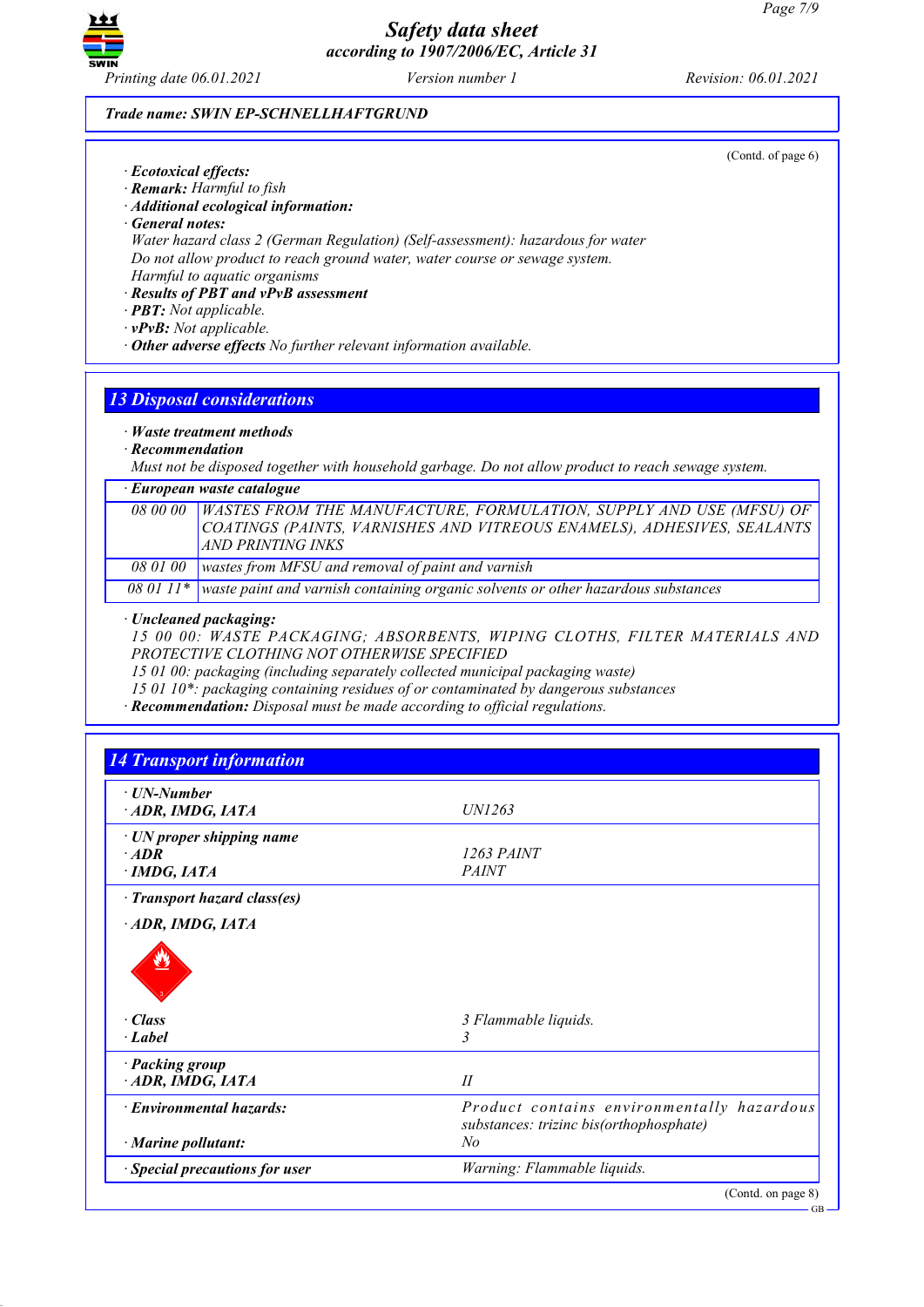

## *Trade name: SWIN EP-SCHNELLHAFTGRUND*

|                                                                                                                                            | (Contd. of page 7)                                                                                                                             |
|--------------------------------------------------------------------------------------------------------------------------------------------|------------------------------------------------------------------------------------------------------------------------------------------------|
| · Hazard identification number (Kemler code):<br>· EMS Number:<br>· Stowage Category                                                       | 33<br>$F-E,S-E$<br>B                                                                                                                           |
| Transport in bulk according to Annex II of Marpol<br>and the IBC Code                                                                      | Not applicable.                                                                                                                                |
| $\cdot$ Transport/Additional information:                                                                                                  |                                                                                                                                                |
| $·$ <i>ADR</i><br>$\cdot$ Limited quantities (LQ)<br>$\cdot$ Excepted quantities (EQ)<br>· Transport category<br>· Tunnel restriction code | 5L<br>Code: E2<br>Maximum net quantity per inner packaging: 30 ml<br>Maximum net quantity per outer packaging: 500 ml<br>$\overline{c}$<br>D/E |
| $\cdot$ IMDG<br>$\cdot$ Limited quantities (LQ)<br>$\cdot$ Excepted quantities (EQ)                                                        | 5L<br>Code: E2<br>Maximum net quantity per inner packaging: 30 ml<br>Maximum net quantity per outer packaging: 500 ml                          |
| · UN "Model Regulation":                                                                                                                   | UN 1263 PAINT, 3, II                                                                                                                           |

# *15 Regulatory information*

*· Safety, health and environmental regulations/legislation specific for the substance or mixture*

*· Directive 2012/18/EU*

*· Named dangerous substances - ANNEX I None of the ingredients is listed.*

*· Seveso category P5c FLAMMABLE LIQUIDS*

*· Qualifying quantity (tonnes) for the application of lower-tier requirements 5,000 t*

*· Qualifying quantity (tonnes) for the application of upper-tier requirements 50,000 t*

*· REGULATION (EC) No 1907/2006 ANNEX XVII Conditions of restriction: 3*

*· DIRECTIVE 2011/65/EU on the restriction of the use of certain hazardous substances in electrical and electronic equipment – Annex II*

*None of the ingredients is listed.*

*· Chemical safety assessment: A Chemical Safety Assessment has not been carried out.*

## *16 Other information*

This information is based on our present knowledge. However, this shall not constitute a guarantee for any *specific product features and shall not establish a legally valid contractual relationship.*

#### *· Relevant phrases*

*H226 Flammable liquid and vapour. H302 Harmful if swallowed. H304 May be fatal if swallowed and enters airways. H312 Harmful in contact with skin. H315 Causes skin irritation. H317 May cause an allergic skin reaction. H318 Causes serious eye damage. H319 Causes serious eye irritation. H332 Harmful if inhaled. H335 May cause respiratory irritation. H336 May cause drowsiness or dizziness. H373 May cause damage to organs through prolonged or repeated exposure.*

*· Department issuing SDS: -*

(Contd. on page 9)

GB